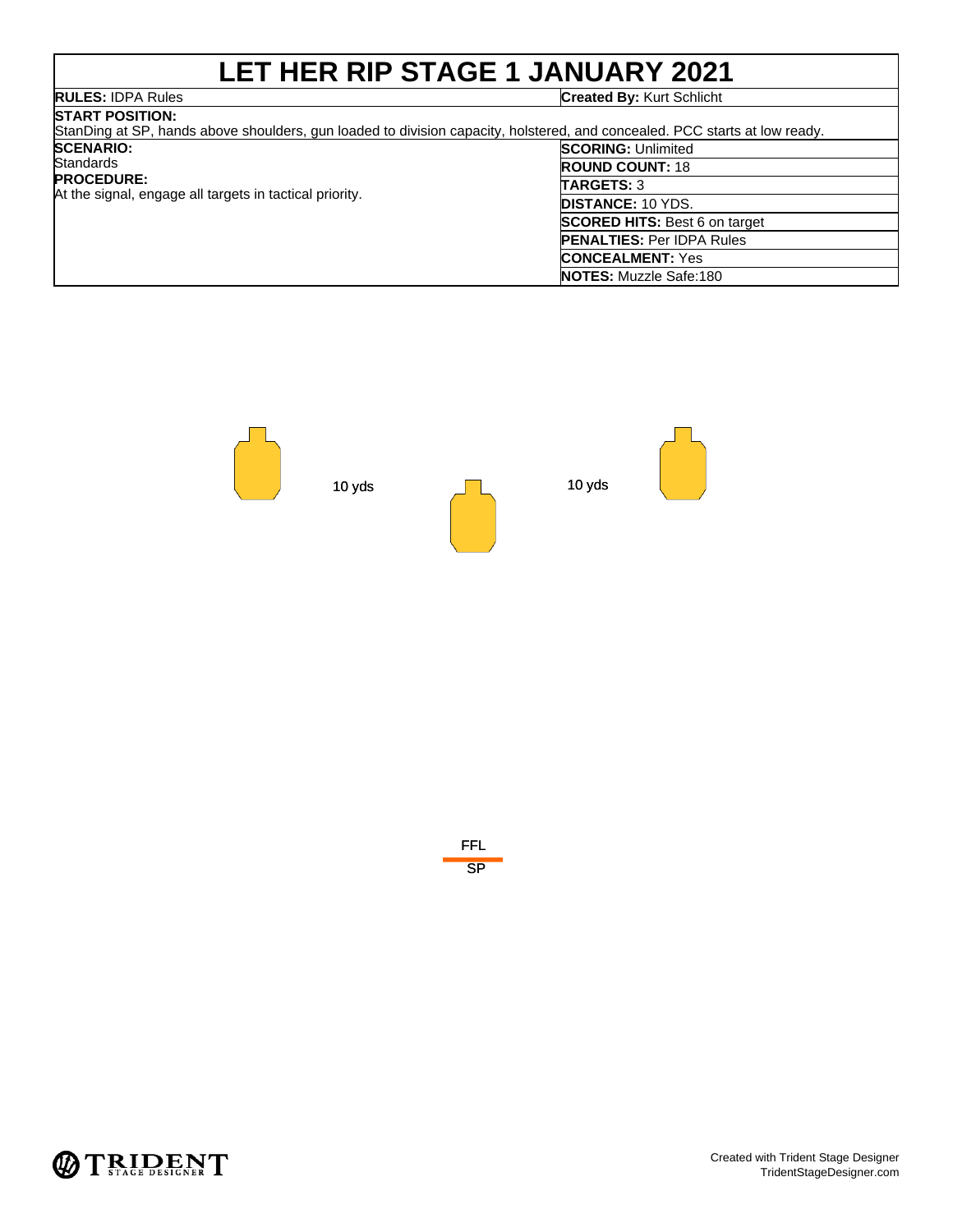## **SAY WHAT STAGE 2 JANUARY 2021**

| <b>RULES: IDPA Rules</b>                                                                                     | <b>Created By: Kurt Schlicht</b>      |
|--------------------------------------------------------------------------------------------------------------|---------------------------------------|
| <b>START POSITION:</b>                                                                                       |                                       |
| Standing at SP, hands relaxed at sides, gun loaded to division capacity, holstered. PCC starts at low ready. |                                       |
| <b>SCENARIO:</b>                                                                                             | <b>SCORING: Unlimited</b>             |
| Mind boggling standards.                                                                                     | <b>ROUND COUNT: 18</b>                |
| <b>PROCEDURE:</b><br>At the signal, engage all targets in tactical priority.                                 | <b>TARGETS: 9</b>                     |
|                                                                                                              | <b>DISTANCE: 7yds</b>                 |
|                                                                                                              | <b>SCORED HITS: Best 2 per target</b> |
|                                                                                                              | <b>PENALTIES: Per IDPA Rules</b>      |
|                                                                                                              | <b>CONCEALMENT: No</b>                |
|                                                                                                              | <b>NOTES: Muzzle Safe:180</b>         |





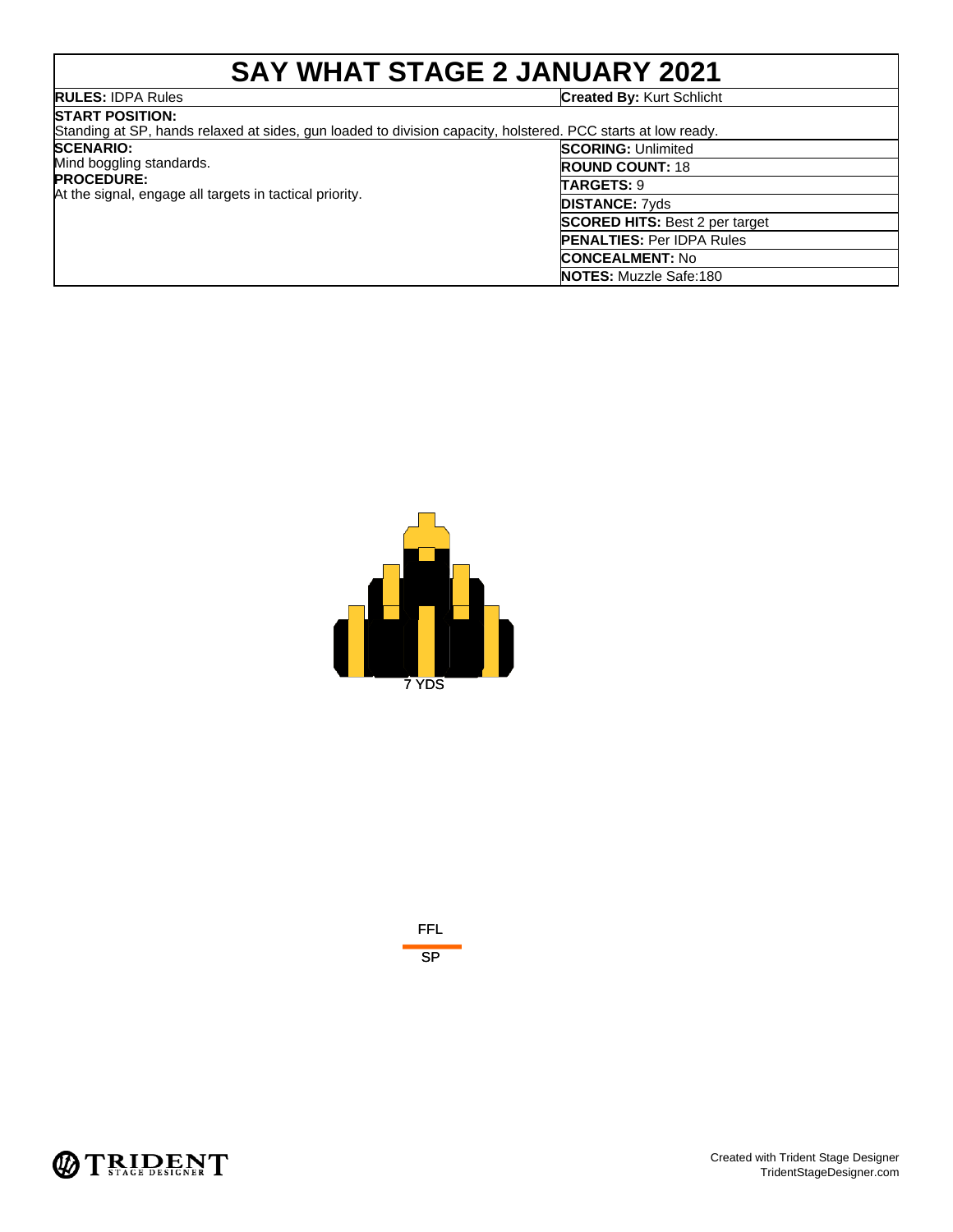## **FIREWORKS STAGE 3 JANUARY 2021**

## **RULES: IDPA Rules**<br>START POSITION:

#### **Created By: Kurt Schlicht**

| BIARI PUSHUN.<br>Standing at SP with both toes touching the line, gun loaded to division capacity, holstered, and concealed. PCC starts at low ready                                                                    |                                       |
|-------------------------------------------------------------------------------------------------------------------------------------------------------------------------------------------------------------------------|---------------------------------------|
| <b>SCENARIO:</b><br>As the fireworks begin, so does the protesting, looting, and gunfire, get yourself<br>to saftey as fast as you can.<br><b>PROCEDURE:</b><br>At the signal, engage all threats in tactical priority. | <b>SCORING: Unlimited</b>             |
|                                                                                                                                                                                                                         | <b>ROUND COUNT: 18</b>                |
|                                                                                                                                                                                                                         | <b>TARGETS: 9</b>                     |
|                                                                                                                                                                                                                         | <b>DISTANCE: 3-10 yds</b>             |
|                                                                                                                                                                                                                         | <b>SCORED HITS: Best 2 per target</b> |
|                                                                                                                                                                                                                         | <b>PENALTIES: Per IDPA Rules</b>      |
|                                                                                                                                                                                                                         | <b>CONCEALMENT: Yes</b>               |
|                                                                                                                                                                                                                         | <b>NOTES:</b> Muzzle Safe:180         |



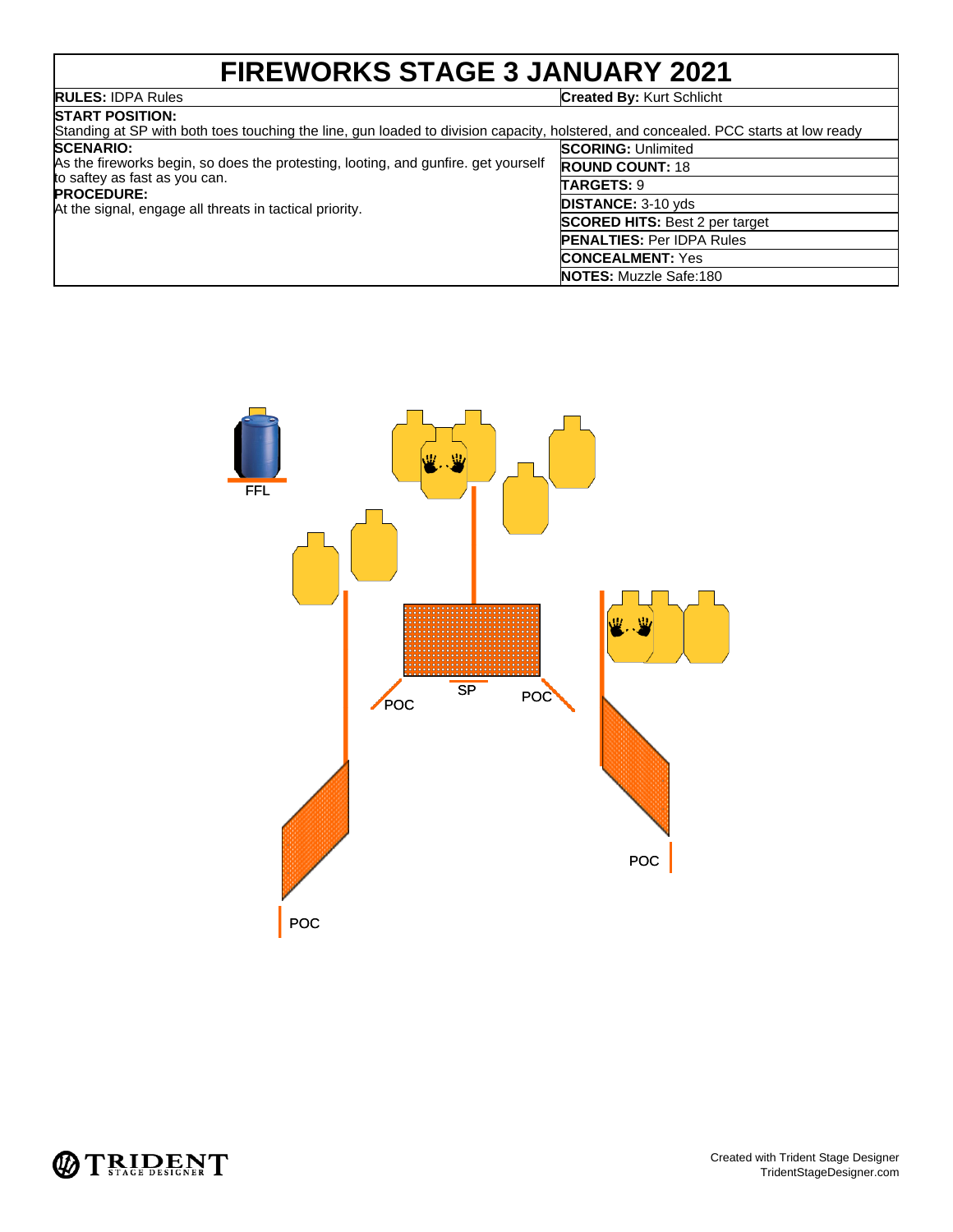## **TWO HANDS AND A TWINKLE STAGE 4 JANUARY 2021**

# **RULES: IDPA Rules**<br>**START POSITION:**

#### **Created By: Kurt Schlicht**

| BIANI FOSHION.<br>Standing at SP with hands on the X's, gun loaded to division capacity, holstered, and concealed. PCC starts at low ready.                                                                                                                                                        |                                       |  |
|----------------------------------------------------------------------------------------------------------------------------------------------------------------------------------------------------------------------------------------------------------------------------------------------------|---------------------------------------|--|
| <b>SCENARIO:</b>                                                                                                                                                                                                                                                                                   | <b>SCORING: Unlimited</b>             |  |
| When confronted by armed and dangerous prison escapees, you have to think<br>fast to save yourself.<br><b>PROCEDURE:</b><br>At the signal, engage all targets in tactical prioity. Left side targets with your<br>weak hand, right side targets with strong hand, remaining targets are freestyle. | <b>ROUND COUNT: 18</b>                |  |
|                                                                                                                                                                                                                                                                                                    | TARGETS: 9                            |  |
|                                                                                                                                                                                                                                                                                                    | <b>DISTANCE: 5 - 10yds.</b>           |  |
|                                                                                                                                                                                                                                                                                                    | <b>SCORED HITS: Best 2 per target</b> |  |
|                                                                                                                                                                                                                                                                                                    | <b>PENALTIES: Per IDPA Rules</b>      |  |
|                                                                                                                                                                                                                                                                                                    | <b>CONCEALMENT: Yes</b>               |  |
|                                                                                                                                                                                                                                                                                                    | <b>NOTES:</b> Muzzle Safe:180         |  |





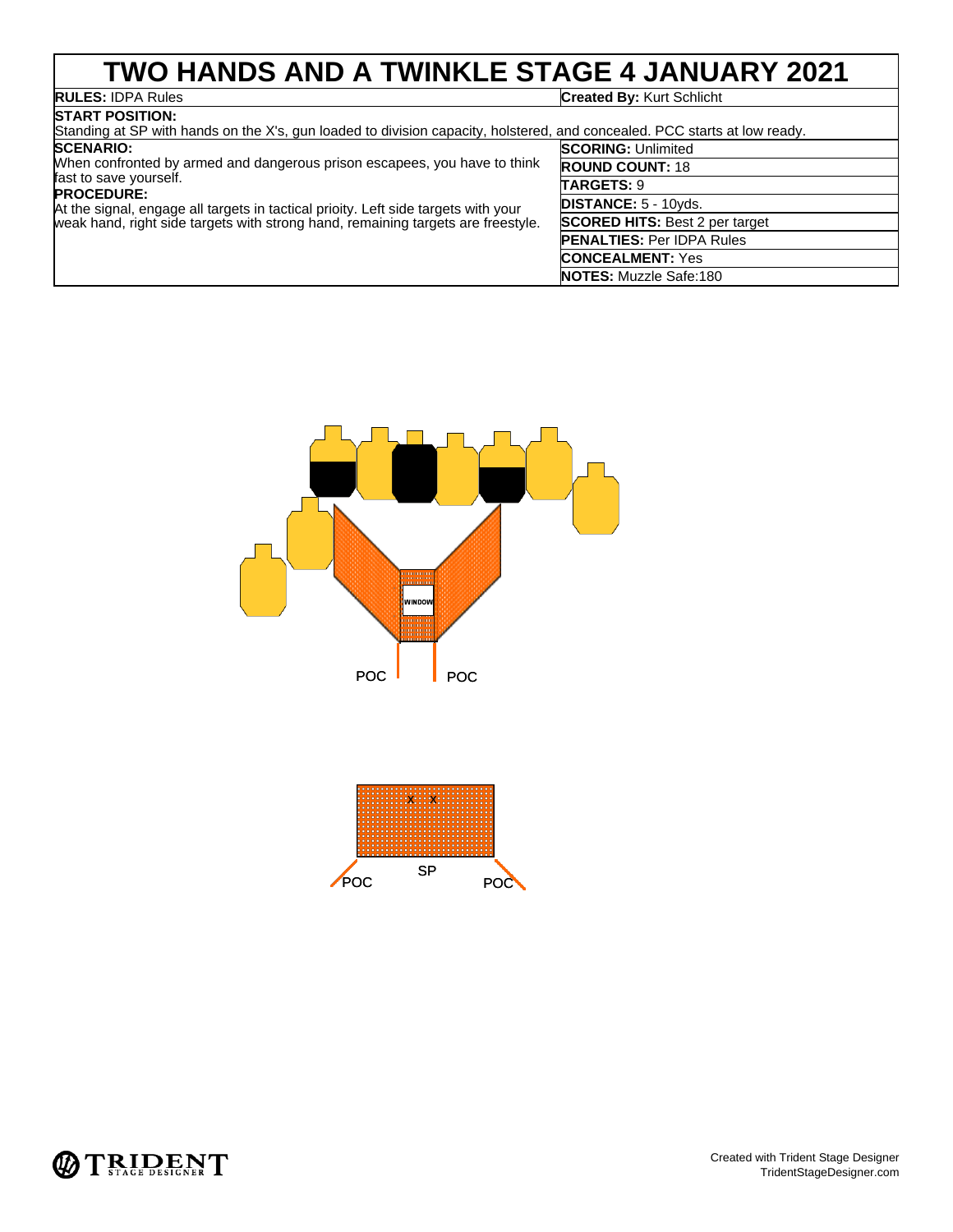### **WASHUP WRANGLE STAGE 5 JANUARY 2021 Created By: Kurt Schlicht**

# RULES: IDPA Rules

| <b>ISTART POSITION:</b>                                                                                                                                                   |                                                      |
|---------------------------------------------------------------------------------------------------------------------------------------------------------------------------|------------------------------------------------------|
| Standing at SP, hands relaxed at sides, gun loaded to division capacity, holstered, and concealed. PCC starts at low ready.                                               |                                                      |
| <b>SCENARIO:</b>                                                                                                                                                          | <b>SCORING: Unlimited</b>                            |
| You're at the local mall in the washroom, you hear screaming, yelling, and gun                                                                                            | <b>ROUND COUNT: 16</b>                               |
| fire. Terrorists appear from the stalls, fight your way to safety.<br><b>PROCEDURE:</b><br>At the signal, engage T-1 with 2 rounds to the body and one round to the head. | <b>TARGETS: 8</b>                                    |
|                                                                                                                                                                           | <b>DISTANCE: 5 - 10vds.</b>                          |
| Engage all remaining targets in tactical priority. Steel popper activates surprise                                                                                        | <b>SCORED HITS:</b> Best 2 on body and 1 on head T1, |
| target.                                                                                                                                                                   | best 2 on remaining targets, steel must fall         |
|                                                                                                                                                                           | <b>PENALTIES: Per IDPA Rules</b>                     |
|                                                                                                                                                                           | <b>CONCEALMENT:</b> Yes                              |
|                                                                                                                                                                           | <b>NOTES:</b> Muzzle Safe:180                        |



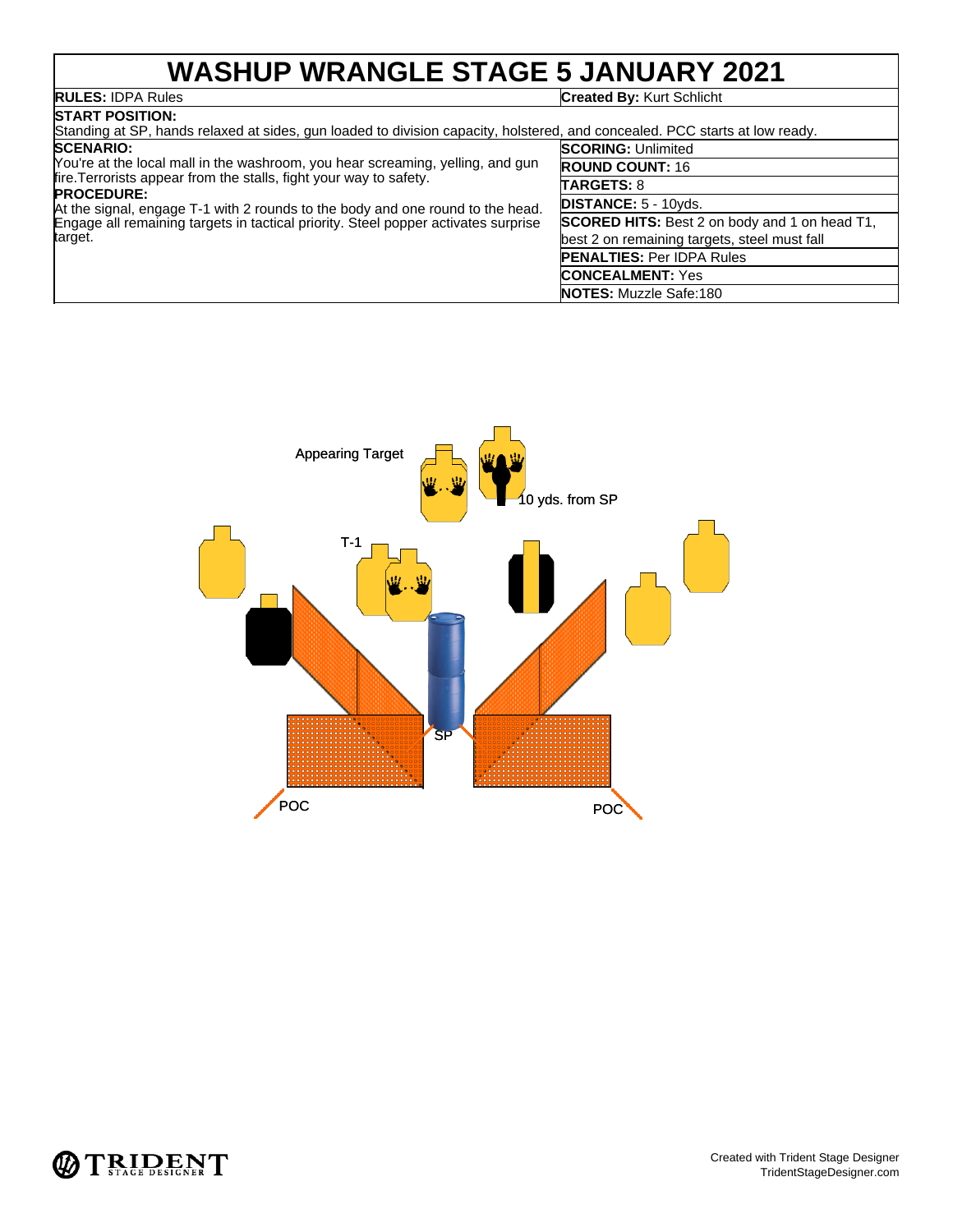### **TACTICAL TROUBLE STAGE 6 JANUARY 2021**<br>RULES: IDPA Rules **Created By: Kurt Schlicht**

| <b>START POSITION:</b>                                                                                                      |                           |
|-----------------------------------------------------------------------------------------------------------------------------|---------------------------|
| Standing at SP, hands relaxed at sides, gun loaded to division capacity, holstered, and concealed. PCC starts at low ready. |                           |
| <b>SCENARIO:</b>                                                                                                            | <b>SCORING: Unlimited</b> |
| You are just finishing getting some cash for lunch with your sweetie, when you                                              | <b>ROUND COUNT: 17</b>    |
| are confronted, and quickly realize you will have to fight your way to safety.                                              | <b>TARGETS: 8</b>         |
| <b>PROCEDURE:</b>                                                                                                           |                           |

At the signal, engage all threats in tactical priority.

| en you | <b>ROUND COUNT: 17</b>                |
|--------|---------------------------------------|
| etv.   | <b>TARGETS: 8</b>                     |
|        | <b>DISTANCE: 3-10 yds</b>             |
|        | <b>SCORED HITS: Best 2 per target</b> |
|        | <b>PENALTIES: Per IDPA Rules</b>      |
|        | <b>CONCEALMENT: Yes</b>               |
|        | <b>NOTES: Muzzle Safe:180</b>         |
|        |                                       |



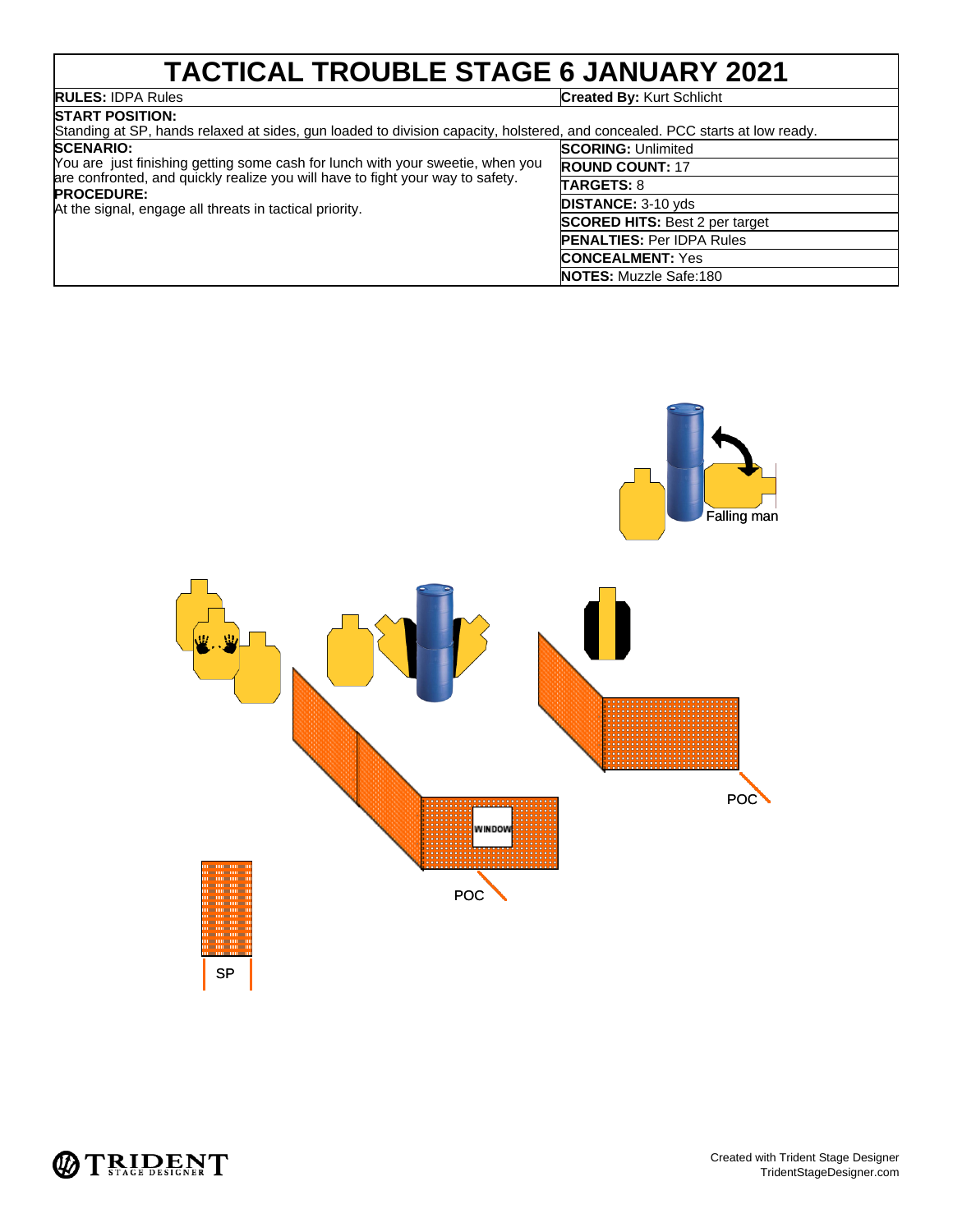## **OPEN SEASON STAGE 7 JANUARY 2021**

**RULES:** IDPA Rules **Created By:** Kurt Schlicht

#### **START POSITION:** Seated at the table, both hands flat on the x's, gun loaded to division capacity, placed on the table with trigger guard over the dot, all other loading devices stowed on your person. PCC starts in same position.

| <b>SCENARIO:</b>                                                                                      | <b>SCORING: Unlimited</b>             |
|-------------------------------------------------------------------------------------------------------|---------------------------------------|
| You are relaxing in your back yard when you are suddenly faced with a swarm of <b>ROUND COUNT:</b> 16 |                                       |
| "not so peaceful" protesters using innocent bystanders as shields. Melt the<br>snowflakes one by one. | <b>TARGETS: 8</b>                     |
| <b>PROCEDURE:</b>                                                                                     | <b>DISTANCE: 3 - 20 yds.</b>          |
| At the signal, engage all threats in tactical prioity.                                                | <b>SCORED HITS: Best 2 per target</b> |
|                                                                                                       | <b>PENALTIES: Per IDPA Rules</b>      |
|                                                                                                       | <b>CONCEALMENT: No</b>                |
|                                                                                                       | <b>NOTES:</b> Muzzle Safe:180         |